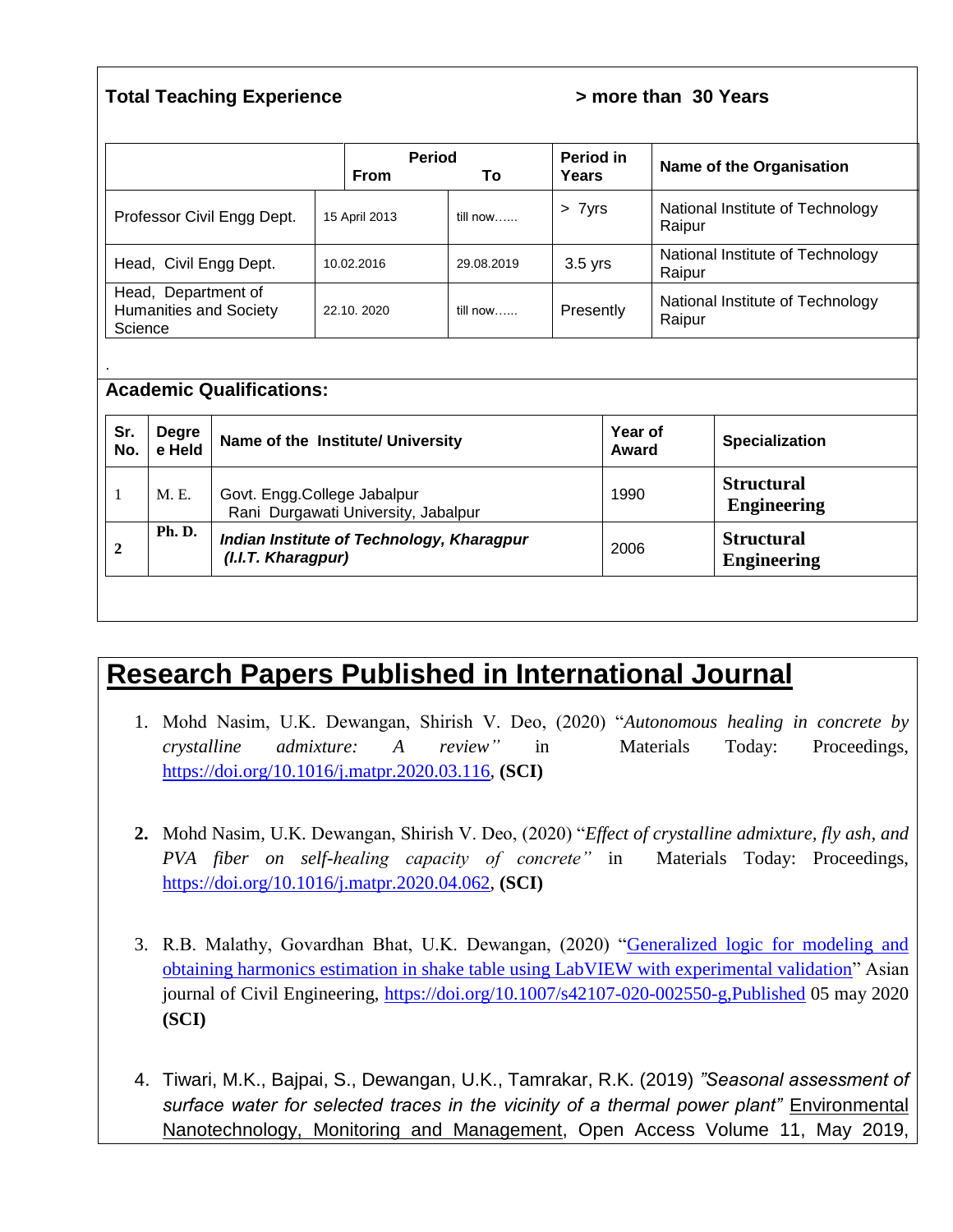Article number 100200 (Scopus)

- 5. Tiwari, M.K., Bajpai, S., Dewangan, U.K., Tamrakar, R.K. (2019) *" Mobility assessment of heavy metals with in the vicinity of a thermal power plant"* [Environmental Nanotechnology, Monitoring](https://www.scopus.com/sourceid/21100367128?origin=recordpage)  [and Management,](https://www.scopus.com/sourceid/21100367128?origin=recordpage) Open Access Volume 11, May 2019, Article number 100200 **(Scopus)**
- 6. Manoj Kumar Tiwari, Samir Bajpai, U.K. Dewangan (2019), "Environmental issues in Thermal Power Plants – Review in Chhattisgarh Context", J. Mater. Environ. Sci., ISSN : 2028-2508, 2019, Volume 10, Issue 11, Page 1123-1134. **(Scopus)**
- **7.** Mohd Nasim, U.K. Dewangan, (2018) "*Autogenous Healing of concrete enhanced by using supplementary cementitious materials" - A Review"* [International Journal of Engineering Research](http://ijermce.com/abstract.php?id=12034)  [in Mechanical and Civil Engineering \(IJERMCE\),](http://ijermce.com/abstract.php?id=12034) ISSN(Online): 2456-1290**,** Volume 3 ,January 2018, pp. 409 -412
- 8. Mohd Nasim, U.K. Dewangan,(2018) "*Autonomous healing of concrete - A Review"* International Journal of Advances in Mechanical and Civil Engineering, ISSN: 2394-2827 Volume-5, Issue-1, Feb.-2018
- 9. Mohd Nasim, U.K. Dewangan, (2018) "*Self-healing capacity of various synthetic fibers" - A Review"*. International Journal of Recent Research Aspects ISSN: 2349-7688, Vol. 4, Issue 4, Dec 2017, pp. 402-405
- 10. Prateek Bhatia, U.K. Dewangan, (2018) "*Comparison of design capacity due to change in design stress strain curve of concrete and reinforcing steel"* [International Journal of Engineering Research](http://ijermce.com/abstract.php?id=12034)  [in Mechanical and Civil Engineering \(IJERMCE\),](http://ijermce.com/abstract.php?id=12034) ISSN(Online) 2456-1290, Volume 3,issue 1, January 2018, pp. 362-366.
- 11. U P Govind, U.K. Dewangan, (2018) "*Comparing the storey displacements of different types of building using linear dynamic analysis"* [International Journal of Engineering Research in](http://ijermce.com/abstract.php?id=12034)  [Mechanical and Civil Engineering \(IJERMCE\),](http://ijermce.com/abstract.php?id=12034) 2456-1290, Volume 3,issue 1, January 2018, pp. 481-483.
- 12. Tiwari, M.K., Bajpai, S., Dewangan, U.K. (2018) "*Mobility assessment of heavy metals with seasonal variation in an industrial region of Chhattisgarh*" Nature Environment and Pollution Technology 2018, 17(1), pp. 189-194 **(Scopus)**
- 13. Shalem Ernest, U.K. Dewangan, (2017) "*Tower truss damage detection using eigen frequency evaluation"* in Materials Today: Proceedings 4 (2017), 9723–9726 [Volume 4, Issue 9,](https://www.sciencedirect.com/science/journal/22147853/4/9) Elsevier Ltd. ,. ISSN: 2214-7853 *(SCI & Scopus), [https://doi.org/10.1016/j.matpr.2017.06.255,](https://doi.org/10.1016/j.matpr.2017.06.255)*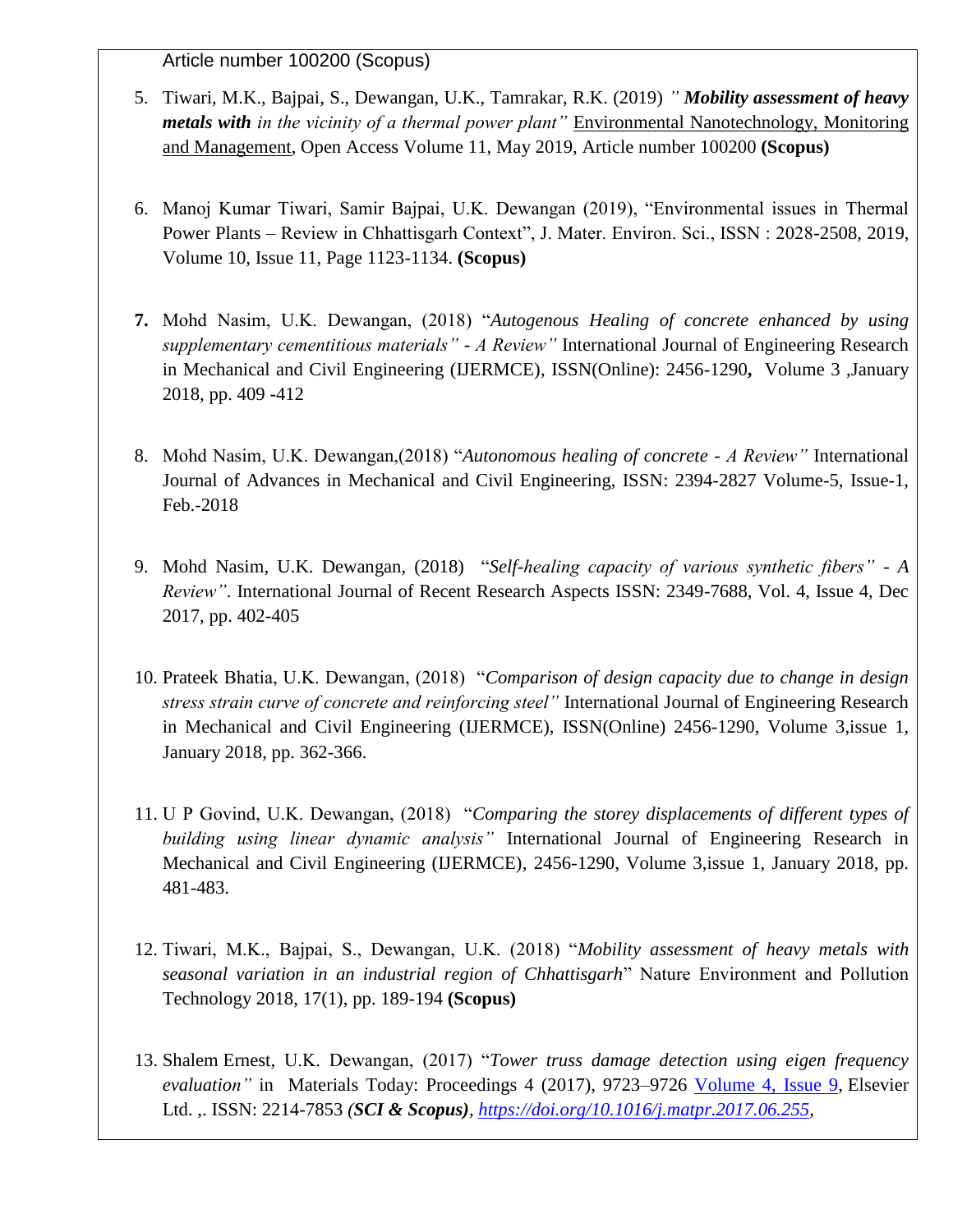- 14. Thulasendra, G., Dewangan, U.K (2017) "*Comparative study of vibration based damage detection methodologies for structural health monitoring*". International Journal of Civil Engineering and Technology, 2017 8(7), pp. 846-857, Article ID: IJCIET\_08\_07\_092, ISSN Print: 0976-6308 and ISSN Online: 0976-6316, **(Scopus)**
- 15. Thulasendra, G., Dewangan, U.K (2017) "*Effect of damaged member location on truss displacement performance*". International Journal of Civil Engineering and Technology (IJCIET) Volume 8, Issue 6, June 2017, pp. 251-261, Article ID: IJCIET\_08\_06\_029, ISSN Print: 0976- 6308, and ISSN Online: 0976-6316, (**Scopus)**
- 16. Mandal, R.R., Dewangan U.K (2017) "*Finite element modeling of beam with eight-noded brick element using MATLAB*", International Journal of Civil Engineering and Technology (IJCIET), Volume 8, Issue 5, May 2017, 2017, 8(5), pp. 646–656, Article ID: IJCIET\_08\_05\_072, ISSN Print: 0976-6308 and ISSN Online: 0976-6316, **Scopus Indexed**
- 17. Tiwari, M.K., Bajpai, S., Dewangan, U.K (2017)"*Investigation of dominant leaching factors for release of CR from Indian fly ash*". Pollution Research, 2017, 36(2), pp. 264-270**.(Scopus),** ISSN 0257–8050
- **18.** Ernest. S., Dewangan U.K., (2016) "Comparison of Eigen frequency convergence criteria on a bridge structure" Journal of Chemical and Pharmaceutical Sciences, JCHPS Special Issue 2: August 2016, ISSN: 0974-2115, pp 69-74. *(Scopus Indexed).*
- 19. Ernest S., Dewangan. U.K.(2016) *"Structural Damage Predictions Based on Eigen Frequency Evaluation Techniques"* Materials Today, Elsevier" ISSN: 2214-7853 *(SCI & Scopus Indexed)*
- 20. Riyas Moideen, U.K., Dewangan U.K (2016) "*Comparative study of linear and geometric nonlinear load-deflection behavior of flexural steel members*". **Indian Journal of Science and Technology,** *Vol 9(18), DOI: 10.17485/ijst/2016/v9i18/88147, May 2016, ISSN (Print) : 0974- 6846, ISSN (Online) : 0974-5645, (Scopus)*
- 21. Arundas, P.H., Dewangan U.K. (2016) "Compressive Strength of concrete based on ultrasonic and Impact Echo Test", Indian Journal of Science and Technology, Vol 9(23), DOI: 10.17485/ijst/2016/v9i23/94124, June 2016, *ISSN (Print) : 0974-6846* 9(23) **(Scopus),** *ISSN (Online) : 0974-5645*
- 22. Manoj Kumar Tiwari, Dr. Samir Bajpai, Dr Umesh. Kumar. Dewangan (2016) "Fly Ash Utilization: A brief review in Indian context", International Research Journal of Engineering and Technology (IRJET), e-ISSN: 2395 -0056, p-ISSN: 2395-0072, Volume: 03 Issue: 04 | Apr-2016,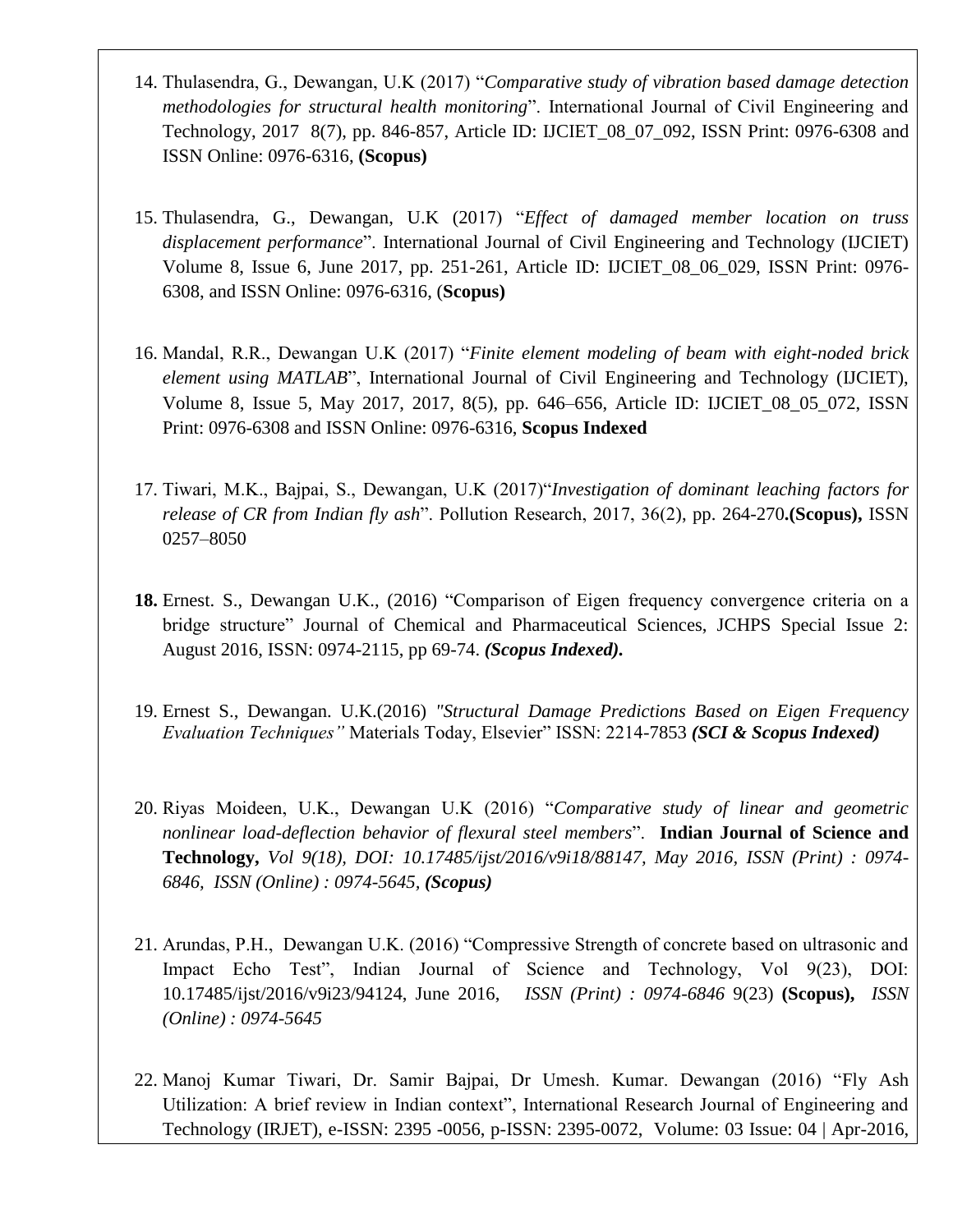[www.irjet.net,](http://www.irjet.net/) pp. 949-956.

- 23. Manoj Kumar Tiwari, Dr. Samir Bajpai and Dr. Umesh Kumar Dewangan(2016) "Steel slag utilization —Overview in Indian perspective", ISSN: 2320-5407, Int. J. Adv. Res. 4(8), 2232-2246, Aug 2016, Article DOI: 10.21474/IJAR01/1442, DOI URL: [http://dx.doi.org/10.21474/IJAR01/1442.](http://dx.doi.org/10.21474/IJAR01/1442)
- 24. MK Tiwari, S Bajpai, U.K. Dewangan (2016) "Air and leaching pollution scenario by Iron and Steel Plants, in Central India", *Elixir Pollution 101 (2016) 43495-43501.*
- 25. Manoj Kumar Tiwari, Samir Bajpai, U.K. Dewangan, Raunak Kumar Tamrakar (2015) "Suitability of leaching test methods for fly ash and slag: A review," Journal of Radiation Research and Applied Sciences 8(2015) pp 523-537, http://www.elsevier.com/locate/jrras, [http://dx.doi.org/10.1016/j.jrras.2015.06.003,](http://dx.doi.org/10.1016/j.jrras.2015.06.003) 1687-8507/Copyright © 2015 Science Direct
- 26. Manoj Kumar Tiwari, Dr. Samir Bajpai , Dr. U.K. Dewangan (2015) "An analytical study of heavy metal concentration in soil of an industrial region of Chhattisgarh, central, India, International Journal of Scientific and Research Publications, Volume 5, Issue 7, July 2015 1, ISSN 2250-3153, [www.ijsrp.org](http://www.ijsrp.org/)
- 27. Manoj Kumar Tiwaria, Samir Bajpaia, U.K. Dewangan, Raunak Kumar Tamrakarb(2015), "Assessment of heavy metal concentrations in surface water sources in an industrial region of central India" Karbala International Journal of Mordern Science, 1, (2015), pp. 9-14, [http://dx.doi.org/10.1016/j.kijoms.2015.08.001.](http://dx.doi.org/10.1016/j.kijoms.2015.08.001)
- 28. U.K. Dewangan & S.V. Barai(2012) "System identification with noisy data", International Journal of Advanced Technology In Civil Engineering(*(IJATCE),* ISSN: 2231 –5721, Volume-1, Issue-3, P. 163-168.
- 29. Umesh Kumar Dewangan (2012) *"*Structural parameter identification a new concept", *Int. J. Pure Appl. Sci. Technol.*, , *ISSN 2229 – 6107,* 10(1) (2012), pp. 1-9*., [www.ijopaasat.in](http://www.ijopaasat.in/)*
- 30. Manoj Kumar Tiwari , Samir Bajpai, U.K. Dewangan (2012) "A Review on fly ash generation, its composition and Environmental Impact for Durg - Bhilai Twin City industrial Region", Research J. Engineering and Tech. Vol. 3, issue 4, Oct-Dec. 2012, Pp. 249-258.
- 31. Manoj Kumar Tiwari, Dr. Samir Bajpai, Dr. U.K. Dewangan (2012) "Prediction of industrial solid waste with ANFIS model and its comparison with ANN model- A Case study of Durg-Bhilai Twin City India", ISSN: 2277-3754*, Int. .J. of Engg. & Innovative Tech. (IJEIT)* V.2/6, Dec. 2012, P. 192 -201.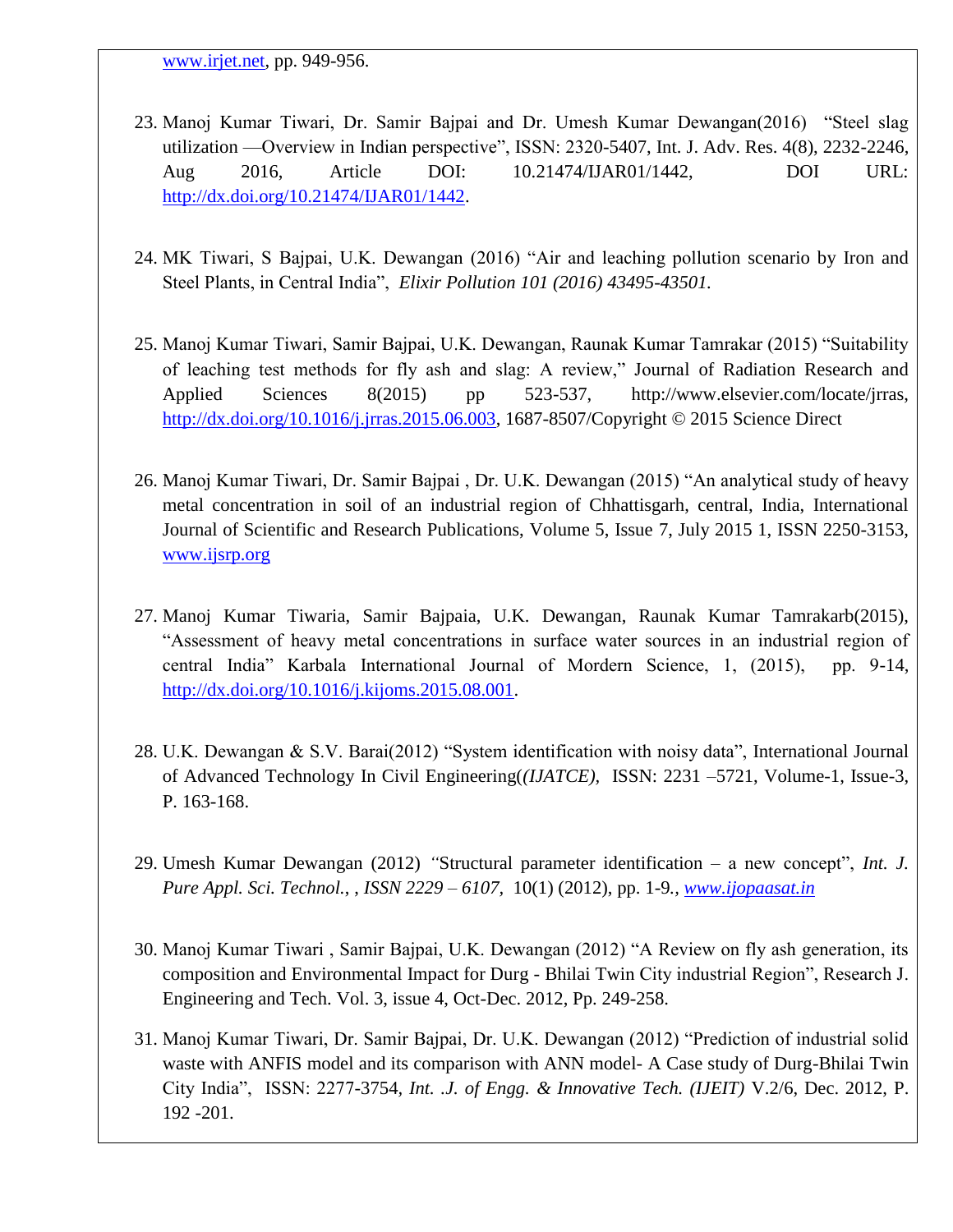- 32. U.K. Dewangan (2011) "Structural damage existence prediction with few measurements", International Journal of Engineering Science and Technology,(IJEST), ISSN : 0975-5462, Vol. 3 No.10 October 2011, 7587- 7597.
- 33. U.K. Dewangan (2011) "Development of a structural health monitoring system", International Journal of Research In I, Management and Engineering (IJRIME), Vol 1 Issue 4, ISSN -2249- 1619, Pp 184- 194.
- 34. U.K. Dewangan (2011) "Element location In system identification", Indian Journal of Applied Research, Vol 1 Issue 3, December, ISSN -2249-555x, Pp 89- 91.

============================================================================

### **International Book Chapter Contribution**

- 1. Sahu R., Dewangan U.K. (2021) Effect of Shear Span to Depth Ratio in Strut-And-Tie Model on Deep Beam. In: Singh R.M., Sudheer K.P., Kurian B. (eds) Advances in Civil Engineering. Lecture Notes in Civil Engineering, vol 83. **Springer**, Singapore. [https://doi.org/10.1007/978-981-15-5644-](https://doi.org/10.1007/978-981-15-5644-9_70) [9\\_70.](https://doi.org/10.1007/978-981-15-5644-9_70)
- 2. Shalem Ernest, U.K. Dewangan (2020) *"Introspecting System Identification in Numerical Technique for Inverse Identification Process",* Recent Trends in Civil Engineering Publisher Selected P*roceeding of* ICRTICE 2019, *Lecture Notes in Civil Engineering (LNCE)*, ISSN: 2366-2557, indexed by Scopus and EI Compendex database, Link: [https://www.springer.com/series/15087,](https://www.springer.com/series/15087) **Springer Nature**.
- 3. Bhawna Patel, U.K. Dewangan (2020) *"Damage Detection Techniques to Identify the Unknown Damage Parameters from the Structural Response Data in Beam: A Review",* Recent Trends in Civil Engineering Publisher Selected P*roceeding of* ICRTICE 2019, *Lecture Notes in Civil Engineering (LNCE)*, ISSN: 2366-2557, indexed by Scopus and EI Compendex database, Link: [https://www.springer.com/series/15087,](https://www.springer.com/series/15087) **Springer Nature.**
- 4. Rahul Dhaker, U.K. Dewangan (2020) *"*T-Beam Bridge Girder Analysis Using Finite Element Modelling for IRC Loading , *",* Recent Trends in Civil Engineering Publisher Selected P*roceeding of* ICRTICE 2019, *Lecture Notes in Civil Engineering (LNCE)*, ISSN: 2366-2557, indexed by Scopus and EI Compendex database, Link: [https://www.springer.com/series/15087,](https://www.springer.com/series/15087) **Springer Nature.**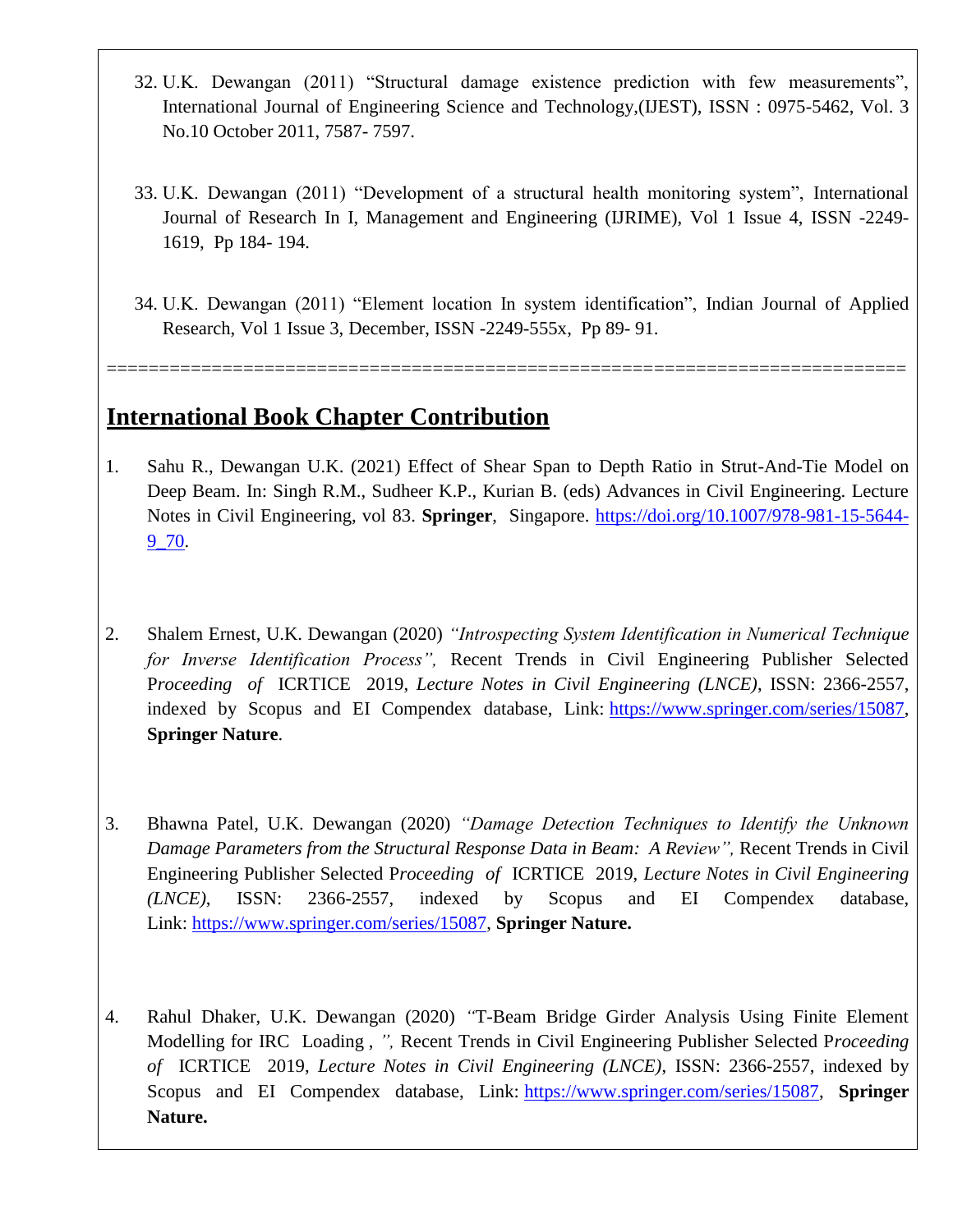5. R.B. Malathy, Govardhan Bhat, U.K. Dewangan, (2020) "Design and Development of Low-Cost Medium Size Shake Table for Vibration Analysis" Sustainable Practices in Civil Engineering,**Springer, Nature** Singapore Pte Ltd. 2020, Book Title *Sustainable Practices and Innovations in Civil Engineering*, S. Ramanagopal et al. (eds.), Lecture Notes in Civil Engineering 79, https://doi.org/10.1007/978-981-15-5101-7\_19

=========================================================================

# **Research papers published in International Conferences**

- 1. R.B. Malathy, Govardhan Bhatt, U.K. Dewangan (2020) Advanced Modeling of Single Degree of Freedom System for Earthquake Ground Motion using LabVIEW Software, international conference on advances in systems, control and computing,2020.
- 2. R.B. Malathy, Govardhan Bhatt, U.K. Dewangan (2020) A Review on Design and Development of shake table to Simulate Seismic Response,International Conf. Recent Advancements in Civil Engineering-(RACE-2019)
- 3. Shalem Ernest, U.K. Dewangan (2019) *"Introspecting System Identification in Numerical Technique for Inverse Identification Process",* Page no. 2, Paper no- 190) ICRTICE 2019, P*roceeding of* [International Conference on Recent Trends and Innovations in Civil](https://www.google.com/search?client=firefox-b-d&q=International+Conference+on+Recent+Trends+and+Innovations+in+Civil+Engineering+26+-+28+Sep+2019+Medi-Caps+University,+Indore,+India&spell=1&sa=X&ved=2ahUKEwin-ubUkvTpAhXEzDgGHZw6C8gQBSgAegQICxAm) *Engineering 26* - 28 Sep *2019 Medi*[-Caps University, Indore, India](https://www.google.com/search?client=firefox-b-d&q=International+Conference+on+Recent+Trends+and+Innovations+in+Civil+Engineering+26+-+28+Sep+2019+Medi-Caps+University,+Indore,+India&spell=1&sa=X&ved=2ahUKEwin-ubUkvTpAhXEzDgGHZw6C8gQBSgAegQICxAm)
- *4.* Bhawna Patel, U.K. Dewangan (2019) *"Damage Detection Techniques to Identify the Unknown Damage Parameters from the Structural Response Data in Beam: A Review",* Page no. 7,62, Paper no- 197) ICRTICE 2019, P*roceeding of* [International Conference on Recent Trends and](https://www.google.com/search?client=firefox-b-d&q=International+Conference+on+Recent+Trends+and+Innovations+in+Civil+Engineering+26+-+28+Sep+2019+Medi-Caps+University,+Indore,+India&spell=1&sa=X&ved=2ahUKEwin-ubUkvTpAhXEzDgGHZw6C8gQBSgAegQICxAm)  Innovations in Civil *Engineering 26* - 28 Sep *2019 Medi*[-Caps University, Indore, India](https://www.google.com/search?client=firefox-b-d&q=International+Conference+on+Recent+Trends+and+Innovations+in+Civil+Engineering+26+-+28+Sep+2019+Medi-Caps+University,+Indore,+India&spell=1&sa=X&ved=2ahUKEwin-ubUkvTpAhXEzDgGHZw6C8gQBSgAegQICxAm)
- 5. Rahul Dhaker, U.K. Dewangan (2019) *"*T-Beam Bridge Girder Analysis Using Finite Element Modelling for IRC Loading , *",* Page no. 7,74, Paper no- 237) ICRTICE 2019, P*roceeding of*  [International Conference on Recent Trends and Innovations in Civil](https://www.google.com/search?client=firefox-b-d&q=International+Conference+on+Recent+Trends+and+Innovations+in+Civil+Engineering+26+-+28+Sep+2019+Medi-Caps+University,+Indore,+India&spell=1&sa=X&ved=2ahUKEwin-ubUkvTpAhXEzDgGHZw6C8gQBSgAegQICxAm) *Engineering 26* - 28 Sep *2019 Medi*[-Caps University, Indore, India](https://www.google.com/search?client=firefox-b-d&q=International+Conference+on+Recent+Trends+and+Innovations+in+Civil+Engineering+26+-+28+Sep+2019+Medi-Caps+University,+Indore,+India&spell=1&sa=X&ved=2ahUKEwin-ubUkvTpAhXEzDgGHZw6C8gQBSgAegQICxAm)
- 6. Mohd Nasim, U.K. Dewangan, Shirish V. Deo, (2019) "*Effect of crystalline admixture, fly ash, and PVA fiber on self-healing capacity of concrete"* in [3rd International Conference on](http://www.itcsd2020.com/) Innovative [Technologies for Clean and Sustainable Development,](http://www.itcsd2020.com/) 19–21 February 2020 Chandigarh, India
- 7. Mohd Nasim, U.K. Dewangan, Shirish V. Deo, (2019) "*Autonomous healing in concrete by*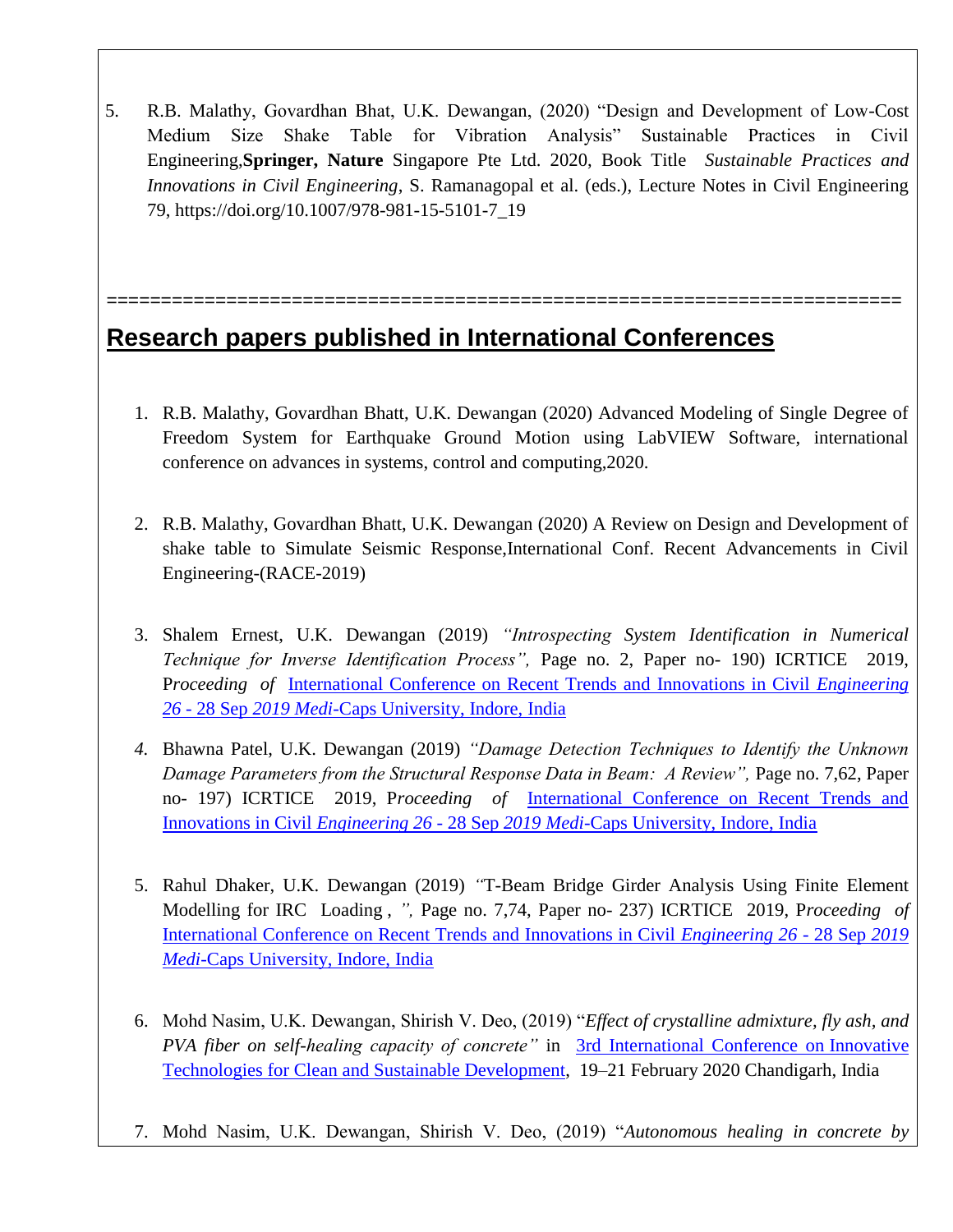*crystalline admixture: A review""* in [3rd International Conference on](http://www.itcsd2020.com/) Innovative Technologies for [Clean and Sustainable Development,](http://www.itcsd2020.com/) *(ICMMICE-18),* 19–21 February 2020 Chandigarh, India.

- 8. Sahu R , U.K. Dewangan, (2019) "Effect of Shear Span to Depth Ratio in Strut-and-Tie Model on Deep Beam" ARICE 2019 Int. Conference, , [Advances in Civil Engineering](https://link.springer.com/book/10.1007/978-981-15-5644-9) pp 879-893 | Also [\(Cite as](https://link.springer.com/chapter/10.1007/978-981-15-5644-9_70#citeas) Part of the [Lecture Notes in Civil Engineering](https://link.springer.com/bookseries/15087) book series (LNCE, volume 83) Sahu R., Dewangan U.K. (2021) Effect of Shear Span to Depth Ratio in Strut-And-Tie Model on Deep Beam. In: Singh R.M., Sudheer K.P., Kurian B. (eds) Advances in Civil Engineering. Lecture Notes in Civil Engineering, vol 83. Springer, Singapore. https://doi.org/10.1007/978-981-15-5644- 9\_70)
- 9. Mohd Nasim, U.K. Dewangan, (2018) "*Autogenous Healing of concrete enhanced by using Supplementary cementitious materials" - A Review* in International Conference on Innovative Realms in Civil Engineering (IRICE-2018).
- 10. Mohd Nasim, U.K. Dewangan, (2018) "*Autonomous Healing of concrete – A Review*" in International Conference on Mechanical, Manufacturing, Industrial and civil Engineering (ICMMICE-18).
- 11. Mohd Nasim, U.K. Dewangan, (2018) "*Self-healing Capability of Various synthetic fibers- A Review*" in International Conference on Technology Innovations in Engineering and Management (ICTIEM-17).
- 12. Prateek Bhatia, U.K. Dewangan,(2018) "*Comparison of design capacity due to change in design stress strain curve of concrete and reinforcing steel"* in International Conference on Innovative Realms in Civil Engineering (IRICE-2018).
- 13. U P Govind, U.K. Dewangan, (2018) "*Comparing the Storey Displacements of Different Types of Building Using Linear Dynamic Analysis"* in International Conference on Innovative Realms in Civil Engineering (IRICE-2018).
- 14. Shalem Ernest, U.K. Dewangan (2017) *"Structural Health Monitoring of a Bridge Truss by Distributed Computing Technique: A Comparative Study on Filters"* International conference on Urbanisation challenges in emerging economics ASCE India Conference 2017, 12-14 Dec IIT Delhi, The Abstract id is 0078\_0116\_000453.
- 15. Shalem Ernest, U.K. Dewangan (2016)"Structural Damage Predictions Based on Eigen Frequency Evaluation Techniques " International Conference on Recent Trends in Engineering and Material Sciences (March 17-19, 2016), ICEMS 2016 Jaipur National University,Jaipur The Abstract id is 1- IC-1892.
- 16. Shalem Ernest, U.K. Dewangan (2016) *"Comparison of eigen frequency convergence criteria on a bridge structure"* International Conference On Civil, Mechanical And Environmental Technologies (ICCMEET 2016, 26-27, February 2016), Svs College Of Engineering, Coimbatore, Tamilnadu, India – 642109.
- 17. Riyas Moideen, U.K. Dewangan (2016) "Comparative Study of Linear and Nonlinear Deflection of Building Frame for Lateral Seismic Loads" International Conference On Civil, Mechanical And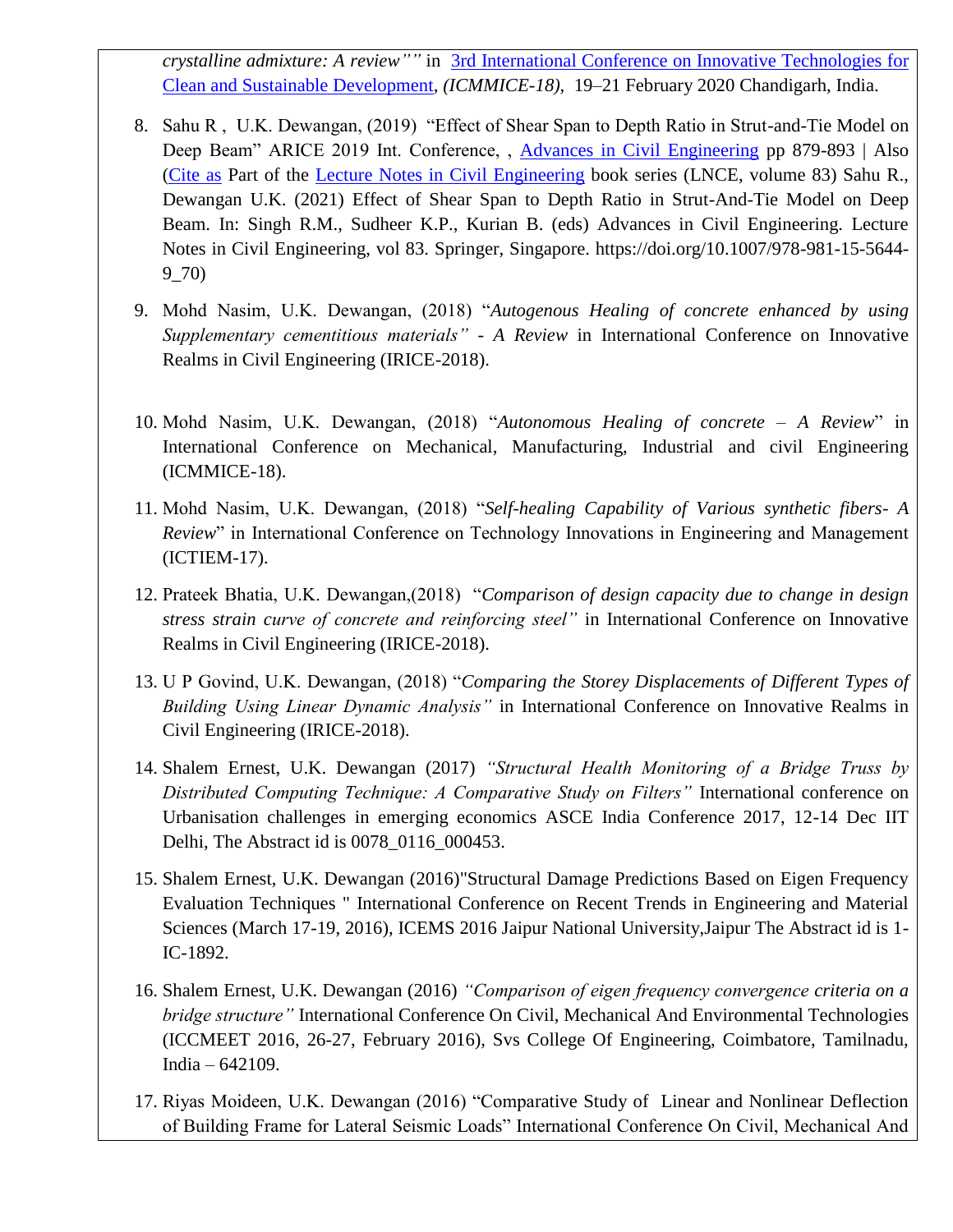Environmental Technologies (Iccmeet 2016, 26-27, February 2016), SVS College Of Engineering, Coimbatore, Tamilnadu, India – 642109.

- 18. M. K.Tiwari, S. Bajpai, U.K. Dewangan ( 2014) " Fly Ash Management: An Exploratory Study in Indian Contex" Shaasrtarth-2014 *International Conference On Advanced Research in Engineering and Technology on 23rd -24th March 2014, organized by Rungta Group of Istitution, Bhilai-Raipur, Chhattisgarh, India*
- 19. N. S L Mounica & U.K. Dewangan (2013)" Soil Safe Bearing capacity Computation using MATLAB" International Conference Shastrarth (2013), 8-9 Feb. 2013, at Rungta College of Engg. Bhilai.
- 20. Rashmeet Kaur Khanuja & U.K. Dewangan (2013)" Soil Classification Using MATLAB programming" International Conference Shastrarth (2013), 8-9 Feb. 2013, at Rungta College of Engg. Bhilai.
- 21. V. Yadav & U.K. Dewangan (2013)" Planning & Analysis of a Green Building for Indian CitiesInternational Conference Shastrarth (2013), 8-9 Feb. 2013, at Rungta College of Engg. Bhilai.
- 22. Shubham Kherpande & U.K. Dewangan (2013)" Oneway Slab Automation Using MATLAB Programming" International Conference Shastrarth (2013), 8-9 Feb. 2013, at Rungta College of Engg. Bhilai.
- 23. U.K. Dewangan and S. V. Barai (2011) "System Identification with Noisy Data", *International Conference on Advances in Civil Engineering, (ICACE-2011), 17th and 18th December 2011, Bhubneshwar (India). pp. 21 - 26*
- 24. U.K. Dewangan and Shraadda Sharma (2009) "*System Identification with Single Observation*" *International Conference on Model of Engineering & Technological Problems (ICMETP)* at 9<sup>th</sup> National Conference of Indian Society of Industrial & Applied Mathematics, BMAS Engineering College, www.siam-india.org , 14-16 Jan 2009.
- 25. U.K. Dewangan and S V Barai 2004 "Theoretical and experimental study on structural damage prediction, Proceedings of *International Conference on Theoretical, Applied Computational and Experimental Mechanics (ICTACEM 2004)* (Editors – S K Bhattacharyya and Somnath Ghosh), held at Department of Aerospace Engineering, IIT Kharagpur during December 28-30, 2004, pp:55-58
- *26.* U.K. Dewangan and Barai S V 2003 "Damage extent prediction using noisy static test data, *Structural Engineering Convention (SEC 2003) - An International Meet, held at IIT Kharagpur, India December 12-14, 2003, pp: 217-224.*

============================================================================

## **Research papers published in National Conferences:**

1. Renu Sahu, U.K. Dewangan (2019) Design of Deep Beam by Strut and Tie Modelling An